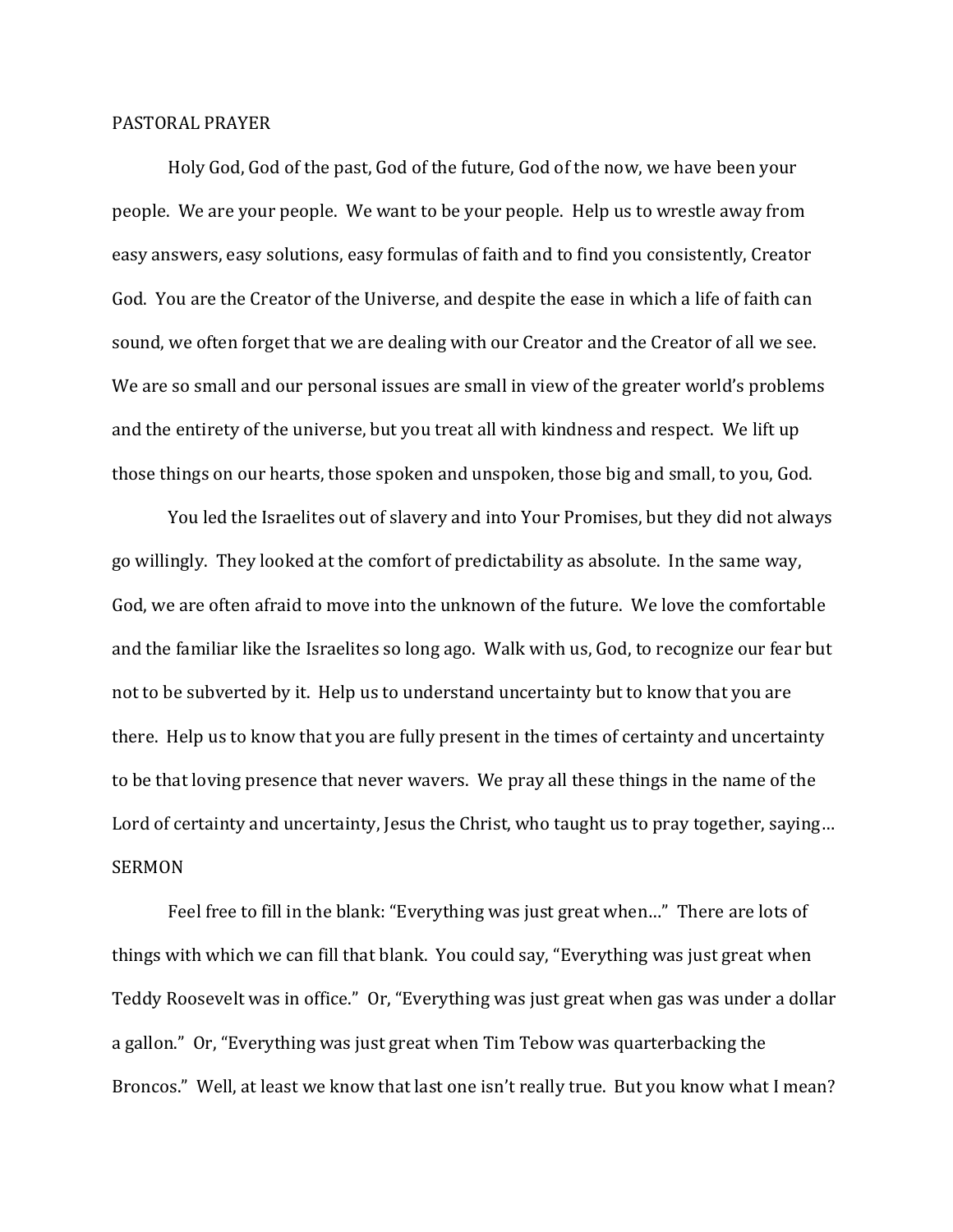It's an easy trap to fall into, especially when things aren't going our way. Sometimes things look so much better back in the day, when life was exactly as it should be. The truth is, the past wasn't perfect. The past had its own complications. The old you would tell the current you the problems you faced. We don't recognize how we see the past through rose-colored glasses, thinking the past was so much better, when the past had its struggles. It's a human thing to do, to forget what we should remember and remember what wasn't really there. We see it in the Israelites and today, but it robs today of its strength and possibilities.

 Here's the oversimplified statement of the day: the calling of God is complicated. We sometimes have to go where we don't want to and do things we don't necessarily want to do. Who wants to love their neighbor when their neighbor is so annoying? What sense is there to love your enemies? And yet, because we confess that Christ is Lord, we have to take everything that comes with it, the easy and the not-so-easy. Often the latter comes more than the former. The Israelites wanted all the benefits with none of the responsibility. The children of Jacob became slaves to the Egyptians. They cried out to God, and God delivered them. Fast forward a little later, and they are Fed. Up. All they saw was lack. They remembered the comfort and familiarity of t Egypt, and faith in God went out the window. But it's not just their problem; it's a human problem. It's a problem that we experience today that takes away from the importance of God's calling. Let's look at the lesson of the Israelites in the desert, understand what scripture explains, and see how we can benefit from those lessons today, because the grass isn't always greener…back there.

 When we hear today's lesson from Exodus, we want to scoff at the Israelites. Indeed, the first part of the passage comes across like a big old whine: "If only we had died by the hand of the LORD in the land of Egypt, when we sat by the fleshpots and ate our fill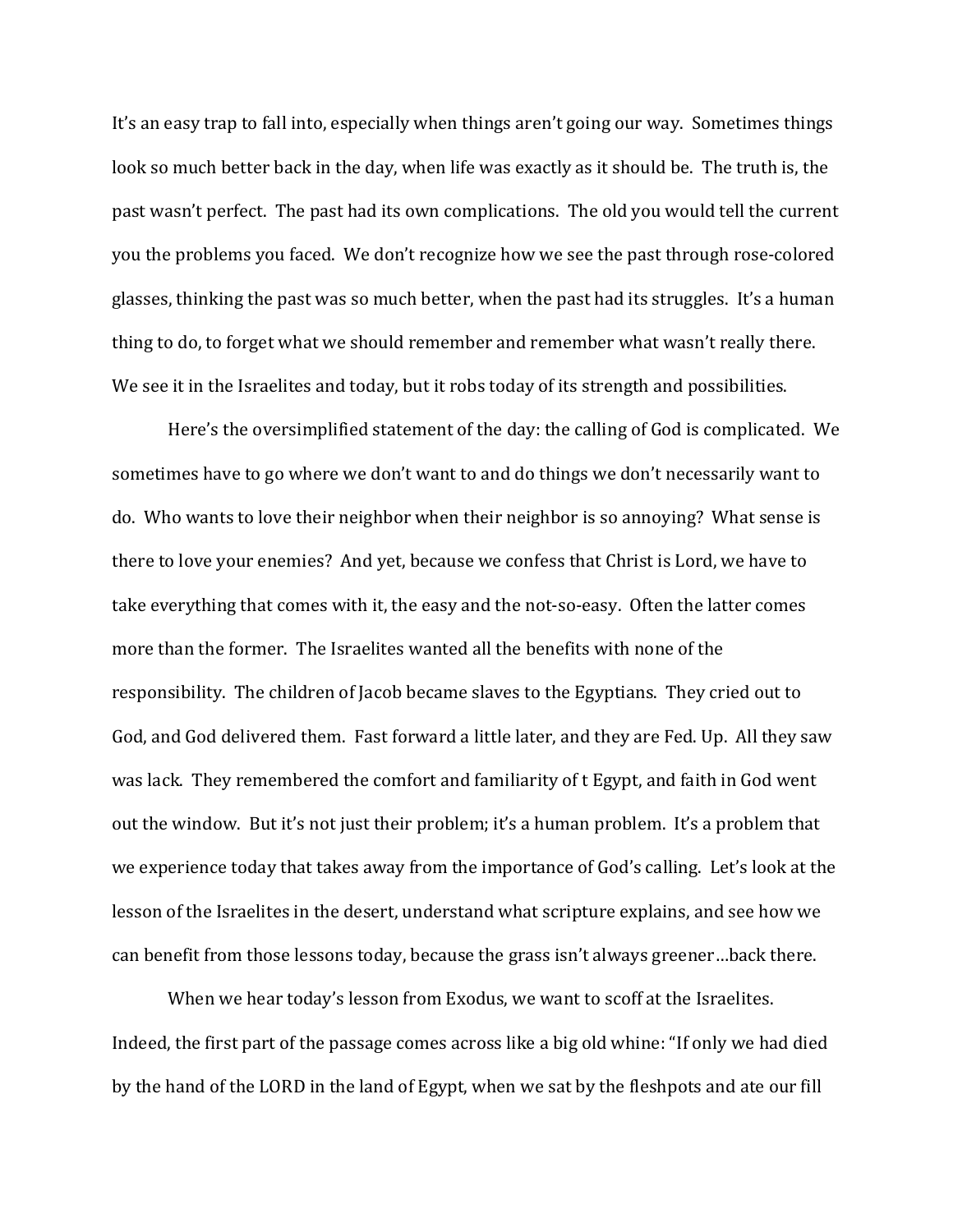of bread; for you have brought us out into this wilderness to kill this whole assembly with hunger!" You halfway imagine that Moses rolls his eyes at their complaining. This is only two months since God did great things to bring them out of Egypt. God brought down the plagues on the Egyptians, God had passed over their houses when the plague of death came, God had parted the Red Sea. They easily forgot what happened in the interest of what they wanted. What they wanted was not there, so they frankly bickered and whined. In essence, what they were afraid of was the unknown, the future God called them to. No matter that God was always there; what lay before them they did not know. So they started complaining about the first thing before them: what to eat. As we see, God did provide to satisfy them…but they were satisfied for only a while.

 As much as we look down at the Israelites' complaint, it is a very human thing to do. These folks just witnessed one of the greatest miracles in scripture when God parted the Red Sea. God delivered the people from slavery, but, as humans are apt to do, their memory grows short. Things are just not as comfortable and familiar as they wanted, and they saw the past with rose-colored glasses. It wasn't that life in Egypt was better; it was just predictable. They knew what was expected of them. Now they found themselves thrust into the unpredictability of life in the wilderness. They knew where their bread was coming from; now they had no idea if they would be fed. They knew where they would sleep and what the threats were. There were no such guarantees out here; the wilderness was an unknown, and that made it frightening to these journeying Israelites. They did not know what their future might be. That part of human nature hasn't changed to this day. As much as we say we trust in the Lord, we always hold back doubt and concern. Those aren't bad things in themselves, but when they drive us to stay in the past instead of living into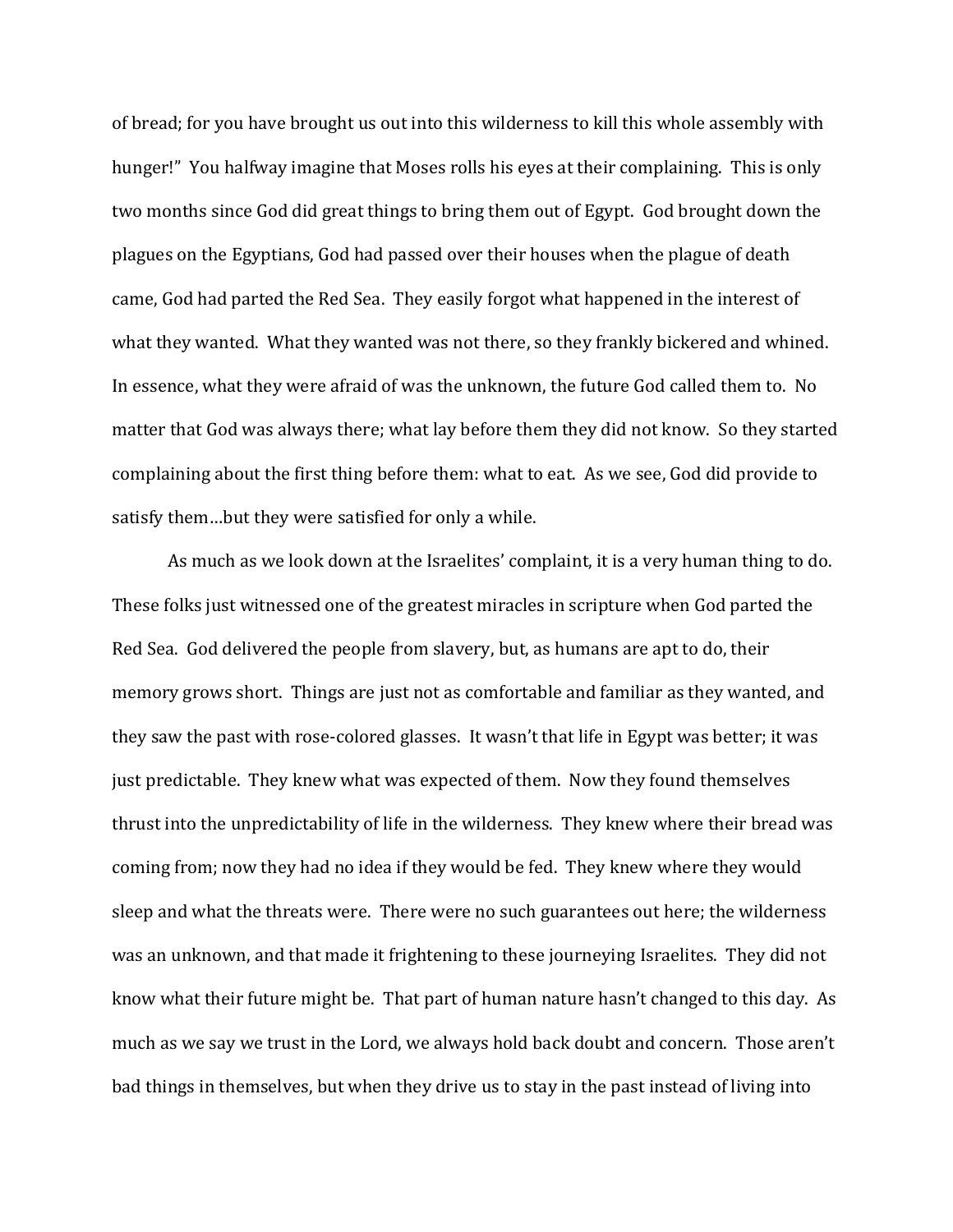the future, they become barriers to faithful service. As much as we dislike the response of the Israelites to their situation, we do the same things in more subtle ways.

 No doubt, the future is a scary place. We cannot anticipate what lies before us. It may be good; it may be bad. There are no guarantees whatsoever for the Christian. God never promises us good things all the time; God never promises a cushy future or that we might get all that we want, contrary to some of the preachers out there. What God does promise is that God will be with us throughout it all. We can look at the future with uncertainty, but we cannot let that uncertainty paralyze us into staying into the past. The Israelites let that happen, and they began to see their past through rose-colored lenses. When we look at the past longingly, we stop being faithful people. We stop living in the present when there is service to be done for God and our neighbor. Essentially, when we live in the past, we tell God that the calling of now isn't good enough for us. Like the Israelites of scripture, we don't remember the good that God has done for us and tell God that the way before us isn't right, when we may not be correct about that.

 Sometimes you just have to live into the uncertainty of the future. There's a good example right here. When you sign up to be a Methodist pastor, you live the life of uncertainty. You live a life of, well, fear, not knowing where the future lies. Indeed, any day, the bishop could give you a phone call to pack your bags to a new place, where you know nothing and no one. In the same way, a new pastor could arrive at a Methodist church any day and begin anew. Believe me, I'm not trying to tell you something. I'm not planning on packing my bags any time soon, but it's a natural part of the church's life, both for you and for me. Uncertainty, death, and new life is a part of this pastoral business, both spiritually and literally. There are no guarantees, and you may not always get what you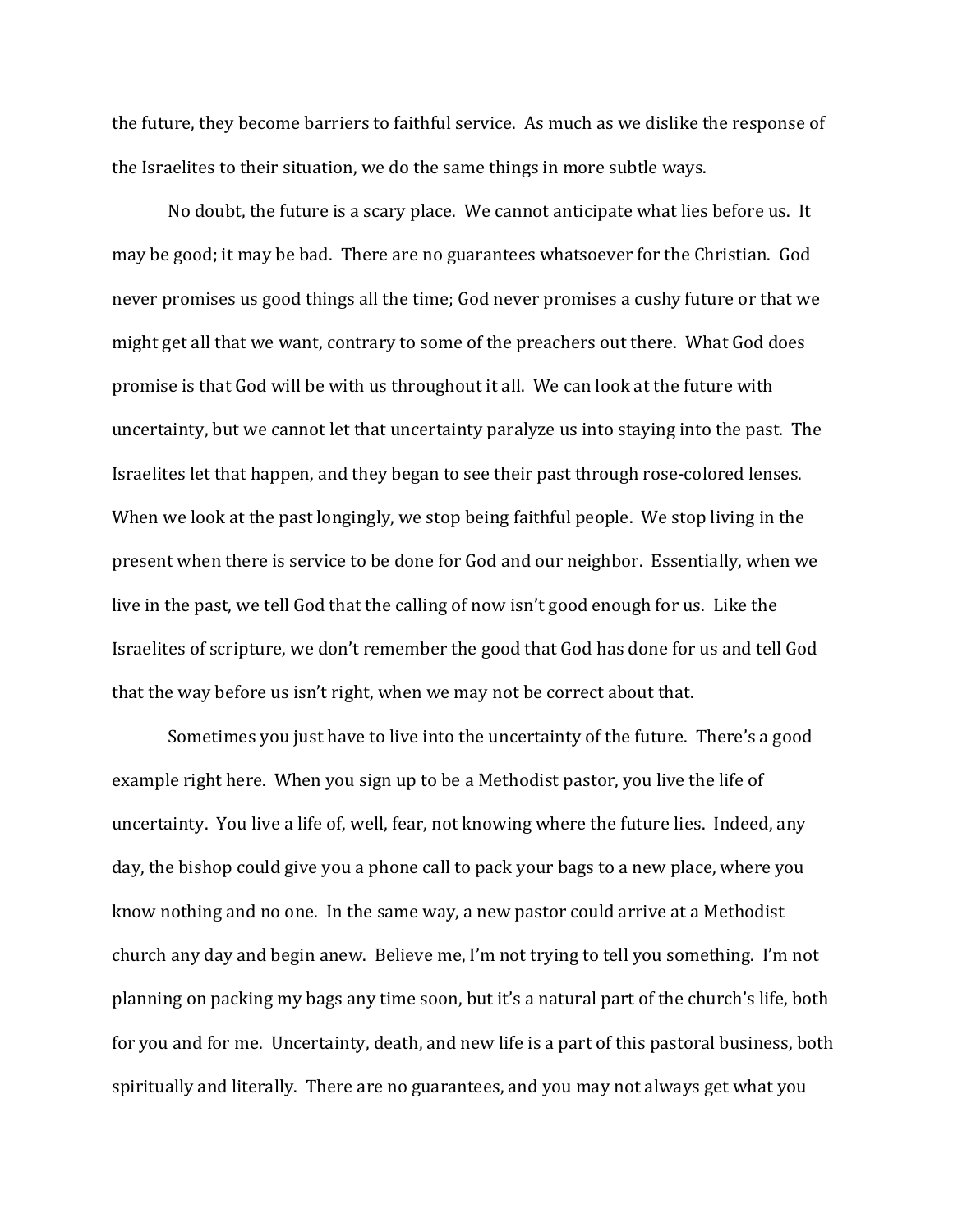want. But when a pastor moves or when you get a new pastor, there's a new opportunity there. The lament may be the same, "Oh, why did the conference move so and so when everything was just fine?" Answers are not immediately there. The pastor may say the same thing, "Why am I moving when I'm not yet done with the job I set out to do?" But God may have a different idea in mind, contrary to what we want. Even though there is uncertainty, there is ample opportunity for service and growth.

 The same can be said for the life of the church. We may not be where we want to be, where it is comfortable, where we know what the future looks like. It is unnerving; it is complicated. Nevertheless, God is here. I won't preach a theology that everything will always turn out perfectly. There's just too much that goes against that idea. It doesn't always happen in real life, and it didn't always happen in the bible. We can look at experiences in the past and see how we grew from them, how we became better people in spite of bad things happening, but it's not always true that everything will turn out perfectly. What I do preach is that no matter what happens, God is with us. God is with us. God will always seek to guide us toward something better, but what we define as better isn't necessarily what God is inviting us toward. Can we let go of what we want and see what God is inviting us into? It takes a big swallowing of the pride, but as the story continued, God rained bread from the sky in the form of manna. It may not have been what the Israelites wanted or expected, but it was what they needed. We often need to let go of what is expected or wanted before we can truly find what is needed, and when we do, we find there is plenty of time and space to be faithful people.

 It has happened before, and it will happen again. Something changes against our will, and we don't like it. We fear of those things we cannot see, those events we cannot